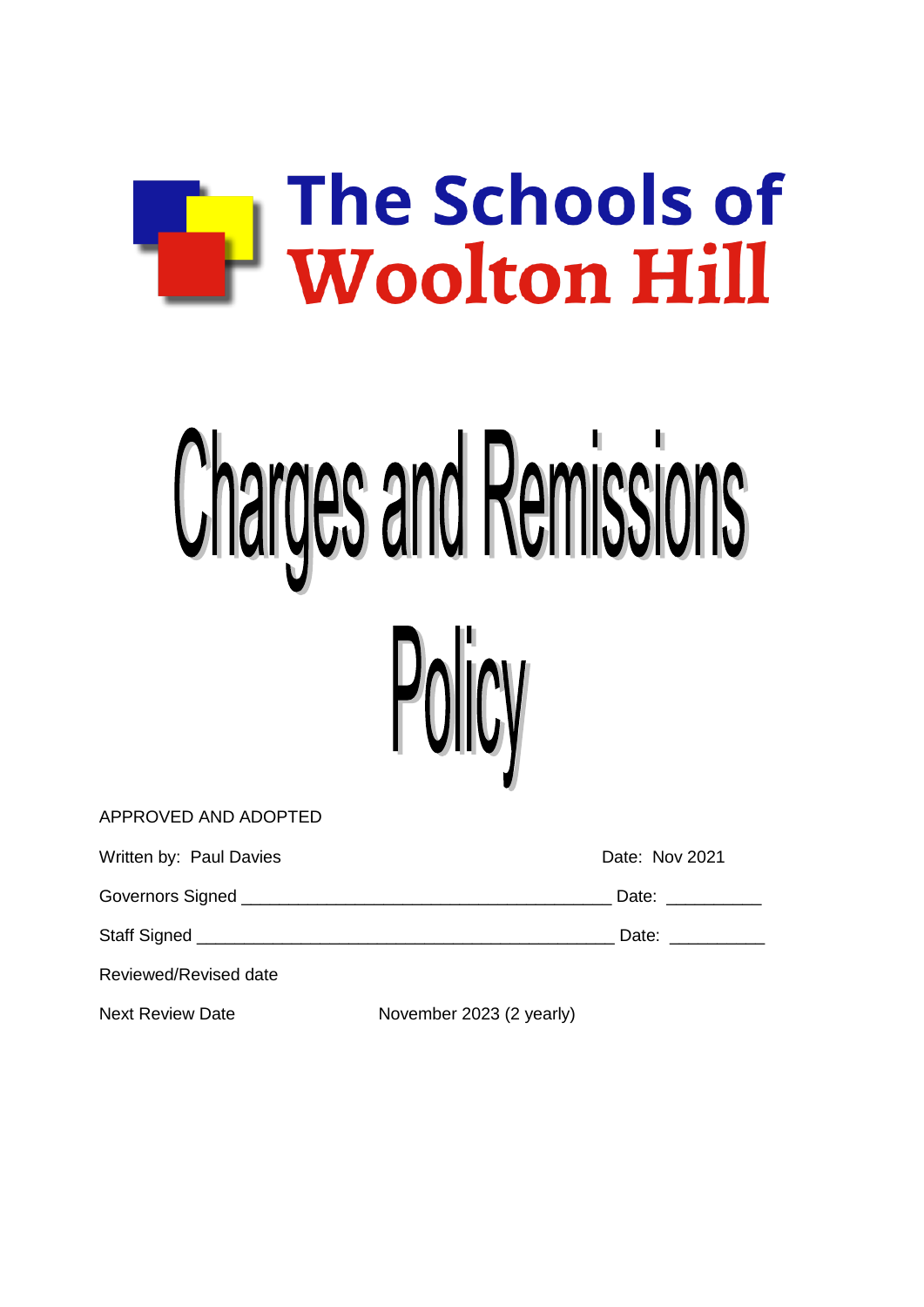# **The Schools of Woolton Hill CHARGES AND REMISSIONS POLICY**

### **Policy Statement**

The purpose of this policy is to set out the school's procedures for charging and remission for school activities and school visits. This policy has been devised in accordance with Sections 449-462 of the Education Act 1996 which sets out the law on charging for school activities in schools maintained by local authorities in England.

All education during the school hours is free. We do not charge for any activity undertaken as part of the National Curriculum with the exception of individual or group music tuition.

The Governing Body recognises that many additional activities offered by the School play an important role in the educational development of children and, as such, continues to support and encourage their use in the future.

The school may charge for:

**Materials, books, instruments, or equipment**, where the child's parent wishes him / her to own them, or in the case of practical subjects, where parents have indicated in advance that they wish to own the finished product.

### **Optional Extras**, which are defined as:

Education provided outside of school time that is not:

a) Part of the National Curriculum;

b) Part of a syllabus for a prescribed public examination that the

Pupil is being prepared for at the school; or

c) Part of religious education.

Parents, who agree to their child participating in an activity **outside** school hours, can be charged the total cost. Participation in any optional extra activity will be on the basis of parental choice and a willingness to meet such charges as they are made.

In calculating the cost of optional extras an amount may be included in relation to: • Any materials, books, instruments, or equipment provided in connection with the optional extra;

• Non-teaching staff;

• Teaching staff engaged under contracts for services purely to provide an optional extra, this includes supply teachers engaged specifically to provide the optional extra; • the cost, or a proportion of the costs, for teaching staff employed to provide tuition in playing a musical instrument, where the tuition is an optional extra.

Any charge made in respect of individual pupils will not exceed the actual cost of providing the optional extra activity, divided equally by the number of pupils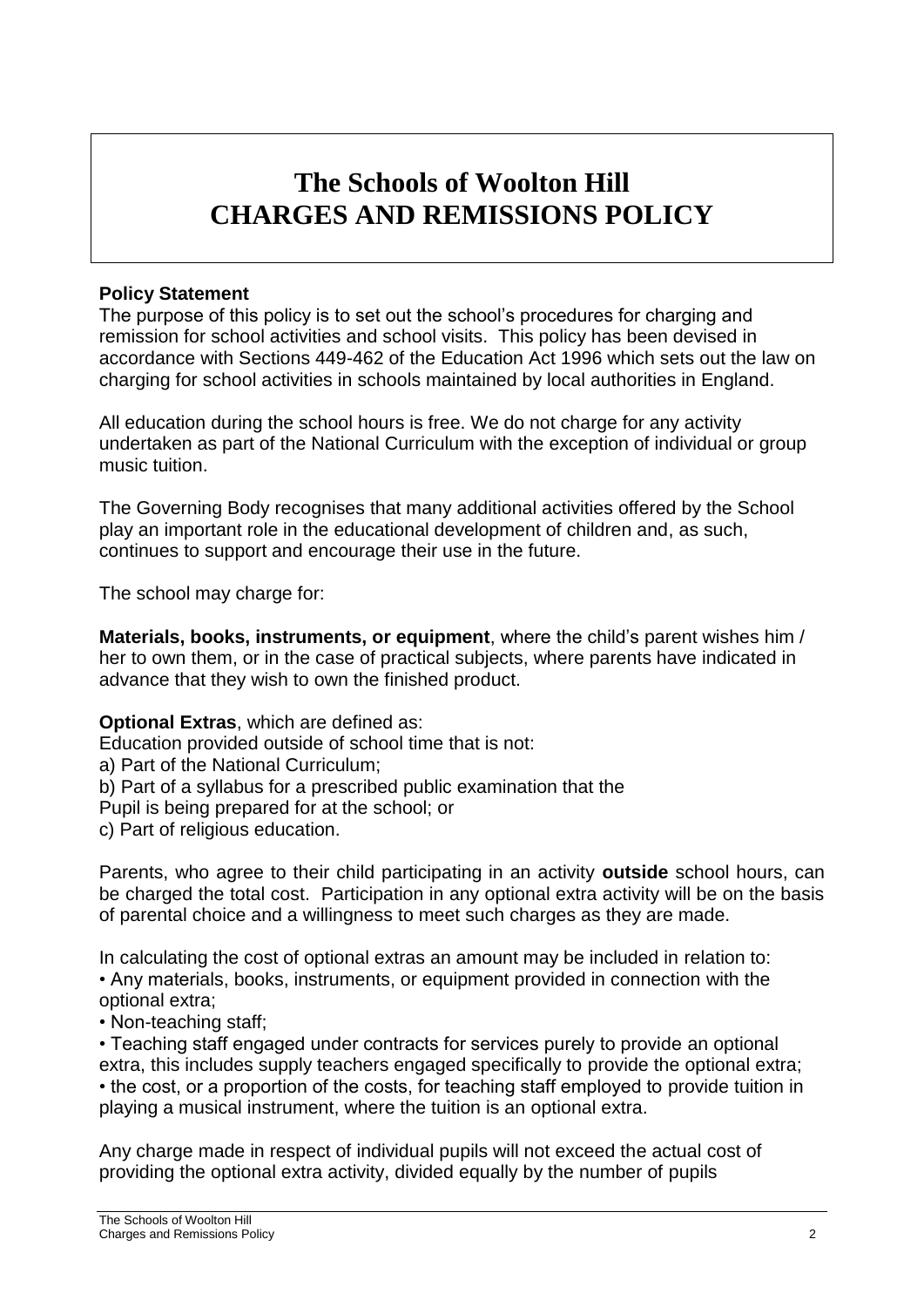participating. It will not, in accordance with statutory requirements, include any element of subsidy for any other pupils wishing to participate in the activity whose parents are unwilling or unable to pay the full charge.

• Transport (excluding that required to take the pupil to school or to other premises where the local authority/governing body have arranged for the pupil to be provided with education)

# • **Board and lodging for a pupil on a residential visit**

• **Music tuition- in the circumstances detailed below.**

## **Voluntary Contributions**

The School may ask for voluntary contributions for the benefit of the school or any school activities. However, if the activity cannot be funded without voluntary contributions, the governing body or head teacher will make this clear to parents at the outset. The governing body and head teacher will make it clear to parents that there is no obligation to make any contribution. The Governing Body feel it is important to note that no child should be excluded from an activity in the event his or her parents are unwilling or unable to pay and that all children will be given equal opportunity to participate in such events.

If insufficient voluntary contributions are raised to fund a visit or activity, then consideration will be given to cancelling the event. In that instance, refunds will be provided to those parents who have made a voluntary contribution.

In the event a child is unable to attend a trip/event for which a voluntary contribution has been paid, the school will not be able to issue a refund.

### **Residential Visits**

The Governors will support those residential activities that the head teacher deems to be of good educational value and which complement the curriculum.

The Governors will continue to charge for board and lodging as specified by the 1996 Act. Parents will be asked to make a voluntary contribution to cover the cost of travel and any other costs or services provided.

Parents who can prove they are in receipt of the following benefits may be entitled to make remission of board and lodging charges:

- Income Support
- Income-based Jobseekers Allowance
- Support under part VI of the Immigration and Asylum Act 1999
- Child Tax Credit, provided that Working Tax Credit is not also received and the family's income (as assessed by the Inland Revenue) does not exceed £16,190
- Guaranteed element of State Pension Credit
- Working Tax Credit run on eligibility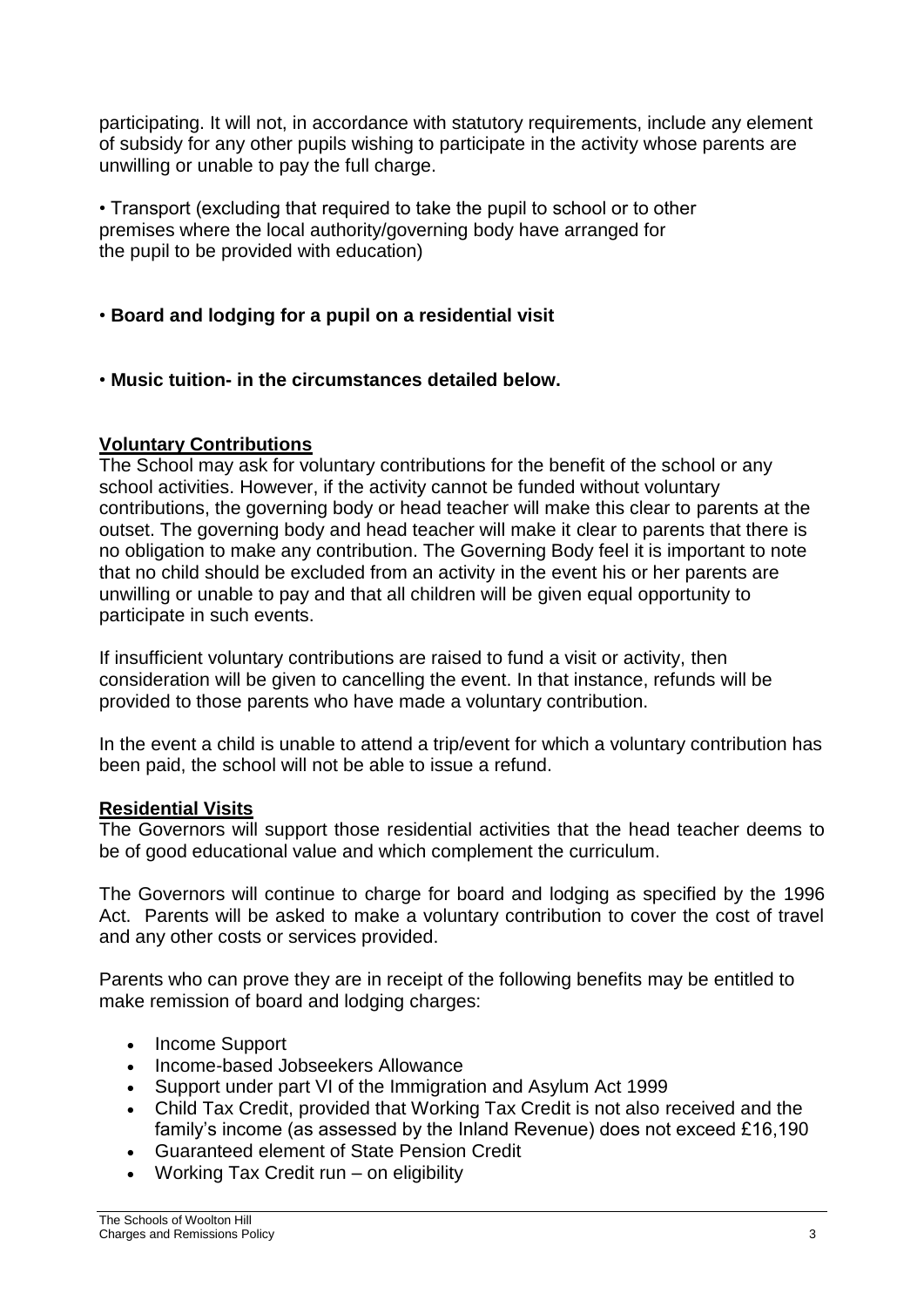- Universal Credit
- Further qualification
- Children for whom the school receives Pupil Premium funding

Parents who feel they fall into one of these categories should contact the Head teacher to discuss the situation. Any information supplied will be kept confidential.

### **Music Tuition**

In accordance with The Education and Inspections Act 2006 charges may be made for teaching either an individual pupil or groups of any appropriate size to play a musical instrument or to sing.

Charges will only be made if the teaching is not an essential part of either the National Curriculum or a public examination syllabus being followed by the pupil(s), or the first access to the Key Stage 2 Instrumental and Vocal Tuition Programme (Wider Opportunities).

There is a charge for individual or group music tuition if this is not part of the National Curriculum. The peripatetic music teachers teach individual or small group lessons and make a charge for these lessons directly to parents. Parents in receipt of state benefits may be exempt from payment. We give parents information about additional music tuition at the start of each academic year.

### **Educational Day Visits/Off-Site Activities**

If funds are required to cover the costs of such activities, it will be suggested that parents make a voluntary contribution and the amount will be specified.

### **Swimming**

The school organises swimming lessons for Year 3 and 4 children. These take place in school time and are part of the National Curriculum. We make no charge for this activity. We inform parents when these lessons are to take place and we ask parents for their written permission for their child to take in part in swimming lessons. We may charge parents for the transport to swimming.

### **School transport**

We normally charge travel costs if the children are transported to an extra-curricular activity. However, we use these charges only to cover the expenses of the trip and not to make a profit.

### **Breakages**

The Governors reserve the right to ask parents to contribute towards the cost of replacing items incurred as a result of breakage, loss of, or damage to, books, windows, equipment and materials, other than normal fair wear and tear.